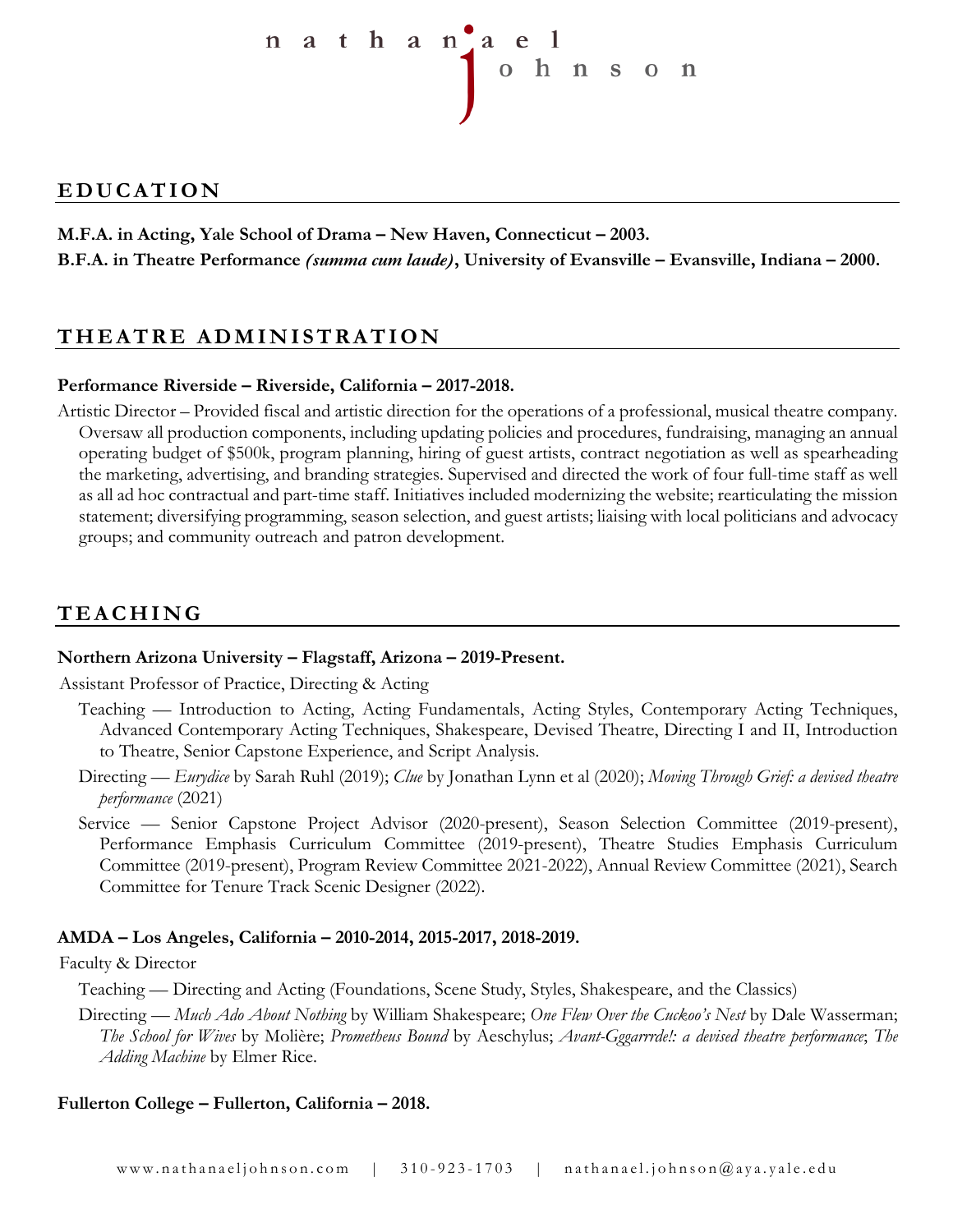Adjunct Professor — Taught a large, lecture-style Introduction to the Theatre course.

### **Riverside City College – Riverside, California – 2017-2018.**

Visiting Assistant Professor of Theatre Arts — Taught courses in Introduction to the Theatre, Acting Foundations and Acting for the Camera.

#### **Joffrey Ballet School – Northridge, California – 2017.**

Master Faculty — Taught a "Storytelling Through Movement" class and directed the acting showcase for the Hollywood Experience Summer Intensive program.

#### **St. Edward's University – Austin, Texas – 2014-2015.**

Visiting Assistant Professor of Acting — Taught Acting I (Foundational Skills), Acting II (Scene Study), Acting for the Camera I & II and Professional Preparation in a Liberal Arts setting. Directed and helped to produce the University's first Senior Showcase to travel to New York City.

#### **Willamette University – Salem, Oregon – 2013.**

Guest Artist — Performed as Duke Vincentio as well as served as the text coach for Shakespeare's *Measure for Measure*. Taught a Shakespeare and Business of Acting workshop.

#### **The Acting Corps – Los Angeles, California – 2010-2012.**

Faculty — Taught courses in On Camera, Scene Study, Cold Reading & Audition Technique, Actor's Instrument, and the Business of Acting in a conservatory studio setting.

#### **Lamar University – Beaumont, Texas – 2011.**

Guest Director / Artist — Directed a production of *The Tempest* (Scott Pask, Scenic Designer) and led workshops for the Department of Theatre and Dance.

### **Kennedy Center American College Theatre Festival (KC/ACTF) – 2010 & 2011.**

Guest Artist — Adjudicated the NAPAT Classical Acting Award, taught Shakespeare master classes, and served as a respondent for invited productions.

#### **PCPA – Pacific Conservatory Theatre – Santa Maria, California – 2010.**

Guest Artist — Led an On-Camera Acting workshop for second year students.

## **CREATIVE WORK – DIRECTING**

#### **regional**

Blithe Spirit Noël Coward Texas Shakespeare Festival Kilgore, TX No Joke Gina Omilon Hollywood Fringe Festival Hollywood, CA All the Weight… Charles Delaney Frontera Fringe Festival Austin, TX Coffee & Prejudice devised work Zeitgeist International Festival Washington, D.C. Blood Knot Athol Fugard The Lounge Theatre Los Angeles, CA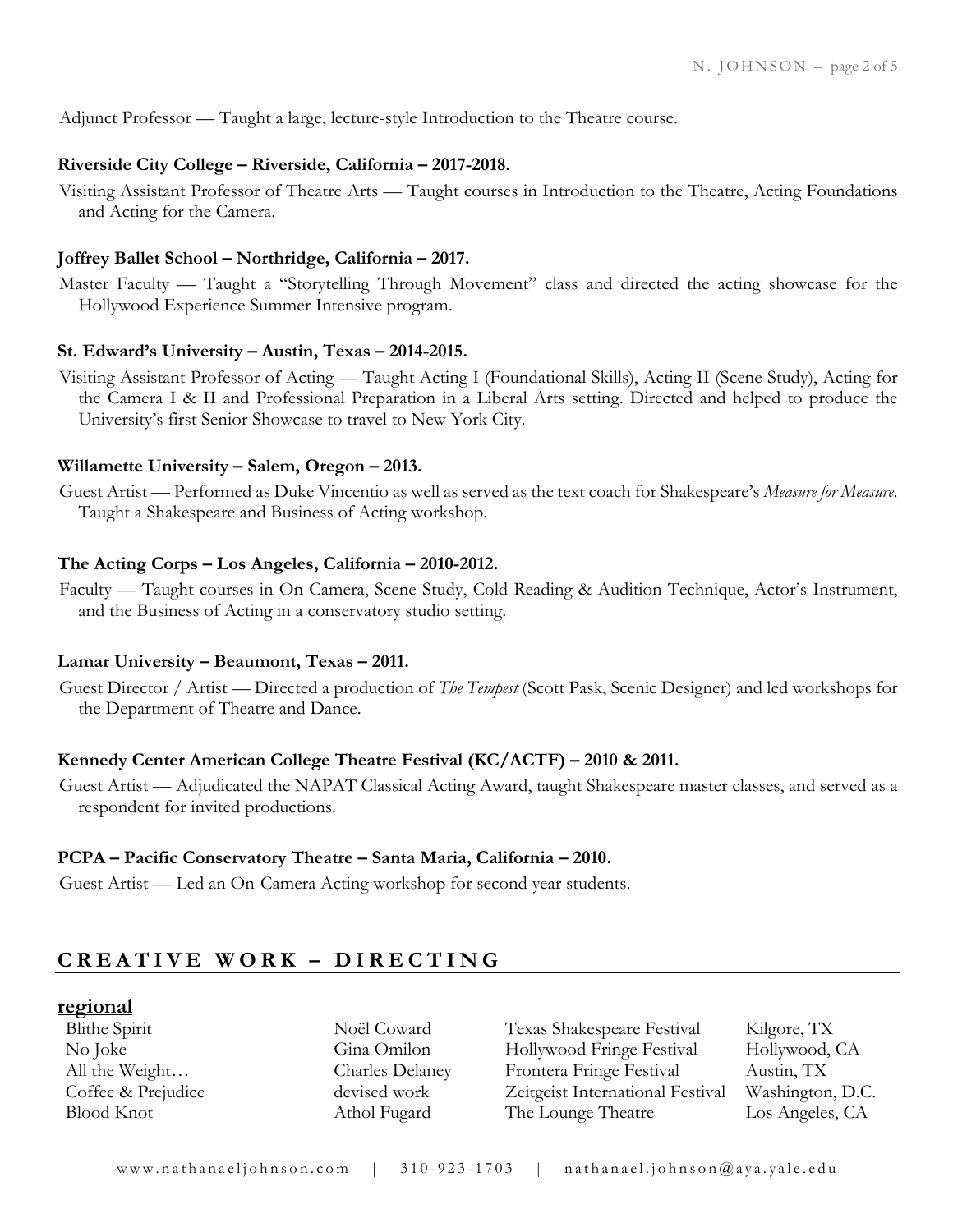| The Shape of Things                                | Neil Labute         | Lankershim Arts Center      | Los Angeles, CA  |
|----------------------------------------------------|---------------------|-----------------------------|------------------|
| <u>college / university</u>                        |                     |                             |                  |
| Moving Through Grief                               | devised work        | Northern Arizona University | Flagstaff, AZ    |
| Clue                                               | Jonathan Larson     | Northern Arizona University | Flagstaff, AZ    |
| Eurydice                                           | Sarah Ruhl          | Northern Arizona University | Flagstaff, AZ    |
| Avant-Gggarrrde!                                   | devised work        | <b>AMDA</b>                 | Los Angeles, CA  |
| Much Ado About Nothing                             | William Shakespeare | <b>AMDA</b>                 | Los Angeles, CA  |
| One Flew Over the Cuckoo's Nest                    | Dale Wasserman      | <b>AMDA</b>                 | Los Angeles, CA  |
| The Tempest                                        | William Shakespeare | Lamar University            | Beaumont, TX     |
| <u>showcases / workshop productions / readings</u> |                     |                             |                  |
| The Adding Machine                                 | Elmer Rice          | <b>AMDA</b>                 | Los Angeles, CA  |
| Senior Acting Showcase                             | various authors     | St. Edward's University     | NYC & Austin, TX |
| The School for Wives                               | Molière             | <b>AMDA</b>                 | Los Angeles, CA  |
| Prometheus Bound                                   | Aeschylus           | <b>AMDA</b>                 | Los Angeles, CA  |
| <u>assistant directing</u>                         |                     |                             |                  |
| Henry IV, Part 1 & 2 (dir. Michael Kahn)           | William Shakespeare | Shakespeare Theatre Company | Washington, D.C. |

# **CREATIVE WORK – ACTING**

| Good Boys and True          | Justin       | Marin Theatre Company         | Jasson Minadakis, dir.  |
|-----------------------------|--------------|-------------------------------|-------------------------|
| Telescopes                  | Joaquin      | Marin Theatre Company         | Jasson Minadakis, dir.  |
| Boys' Life                  | Phil         | The Theatre Asylum            | Bill Heck, dir.         |
| Wind in the Willows         | Mole         | South Coast Repertory         | Art Manke, dir.         |
| Singing Forest (PPF)        | Laszlo       | South Coast Repertory         | Bartlett Sher, dir.     |
| The Emperor's New Clothes   | The Emperor  | South Coast Repertory         | John David Keller, dir. |
| Big Night                   | Ed $(u/s)$   | <b>Yale Repertory Theatre</b> | Stan Wojewodski, dir.   |
| The Psychic Life of Savages | Tito $(u/s)$ | <b>Yale Repertory Theatre</b> | James Bundy, dir.       |
| Betty's Summer Vacation     | Buck $(u/s)$ | <b>Yale Repertory Theatre</b> | Doug Hughes, dir.       |
| Much Ado About Nothing      | Claudio      | Smoky Mtn Shakespeare         | Charles R. Miller, dir. |
| Twelfth Night               | Sebastian    | Smoky Mtn Shakespeare         | Charles R. Miller, dir. |
|                             |              |                               |                         |
| <u>film</u>                 |              |                               |                         |
| Will and the Ruins          | Lead         | Short Dog Films               | Buddy Cone, dir.        |
| Sleepwalk                   | Lead         | AFI                           | Tatia Pilieva, dir.     |
|                             |              |                               |                         |
| television                  |              |                               |                         |
| Medium                      | $Co-Star$    | NBC                           | Ernest Dickerson, dir.  |
| Veronica Mars               | Co-Star      | <b>CW</b>                     | Jason Bloom, dir.       |
| The O.C.                    | $Co-Star$    | <b>FOX</b>                    | Tony Wharmby, dir.      |
| Numb3rs                     | Co-Star      | <b>CBS</b>                    | J. Miller Tobin, dir.   |
|                             |              |                               |                         |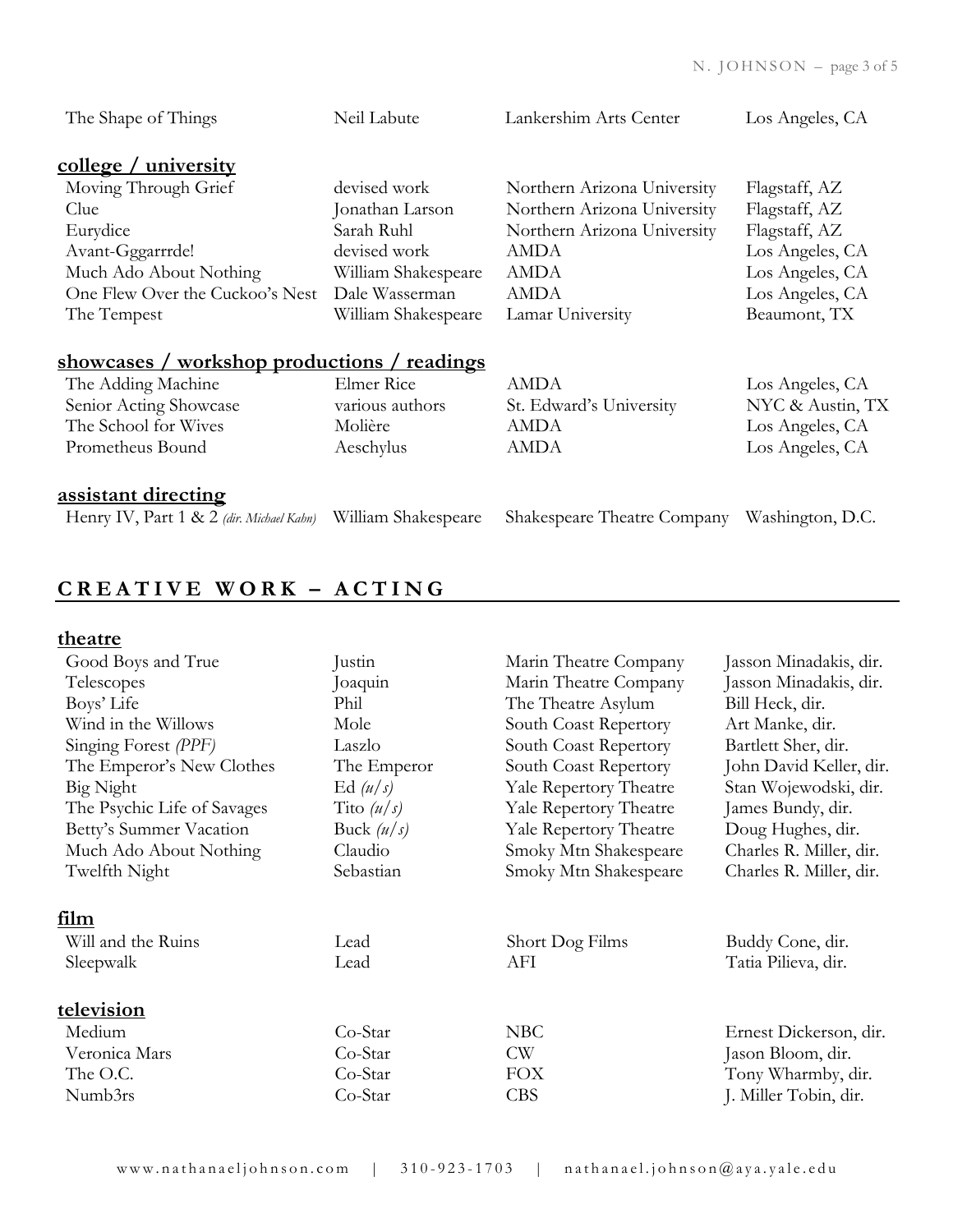# **OTHER ADMINISTRATIVE**

### **Mondrian – West Hollywood, California – 2003-2011.**

Senior Staff Accountant – Managed all asset, liability, profit and loss, and budget accounts by preparing and analyzing balance sheet and report of operations reports. Supervised accounts payable, general cashier, and income audit staff as well as oversaw payroll and accounts receivable positions. Worked with senior operations on budget management and financial analysis. Served as project manager for the hotel's multimillion-dollar capital improvement and room renovation project. Served on several task forces for the hotel's management company, Morgans Hotel Group, travelling to San Francisco, New York and Miami to offer support, open new properties, and train administrative personnel.

## **PUBLICATIONS**

Johnson, Nathanael. "SDCJ-PRS Book Review of *Directing Shakespeare in America: Historical Perspectives* by Charles Ney." *SDC Journal,* vol. 9, no. 1, 2021, pp. 68-69.

## **CONFERENCE PRESENTATIONS**

"Making Directors Actor-Friendly," Association for Theatre in Higher Education (ATHE) Virtual Conference, July 2020.

# **TRAINING & CERTIFICATION**

Teacher Development Program – National Alliance of Acting Teachers: Virtual, 2021. Theatrical Intimacy Choreography – Theatrical Intimacy Education: Virtual, 2021. RYT 200 (Registered Yoga Teacher) – Yoga Alliance: Los Angeles, California, 2010.

# **COMMUNITY & PROFESSIONAL SERVICE**

#### **Young Storytellers – Los Angeles, California – 2015-2017.**

Mentor – Mentored inner city elementary school students with writing their first screenplays. Taught storytelling, screenwriting, and creative expression and assisted the students with getting their ideas and on the page.

### **Yale Alumni Schools Committee – Los Angeles, California – 2010-2019.**

Interview Board – Interviewed and evaluated prospective applicants for admission into Yale College.

# **MEMBERSHIPS & ASSOCIATIONS**